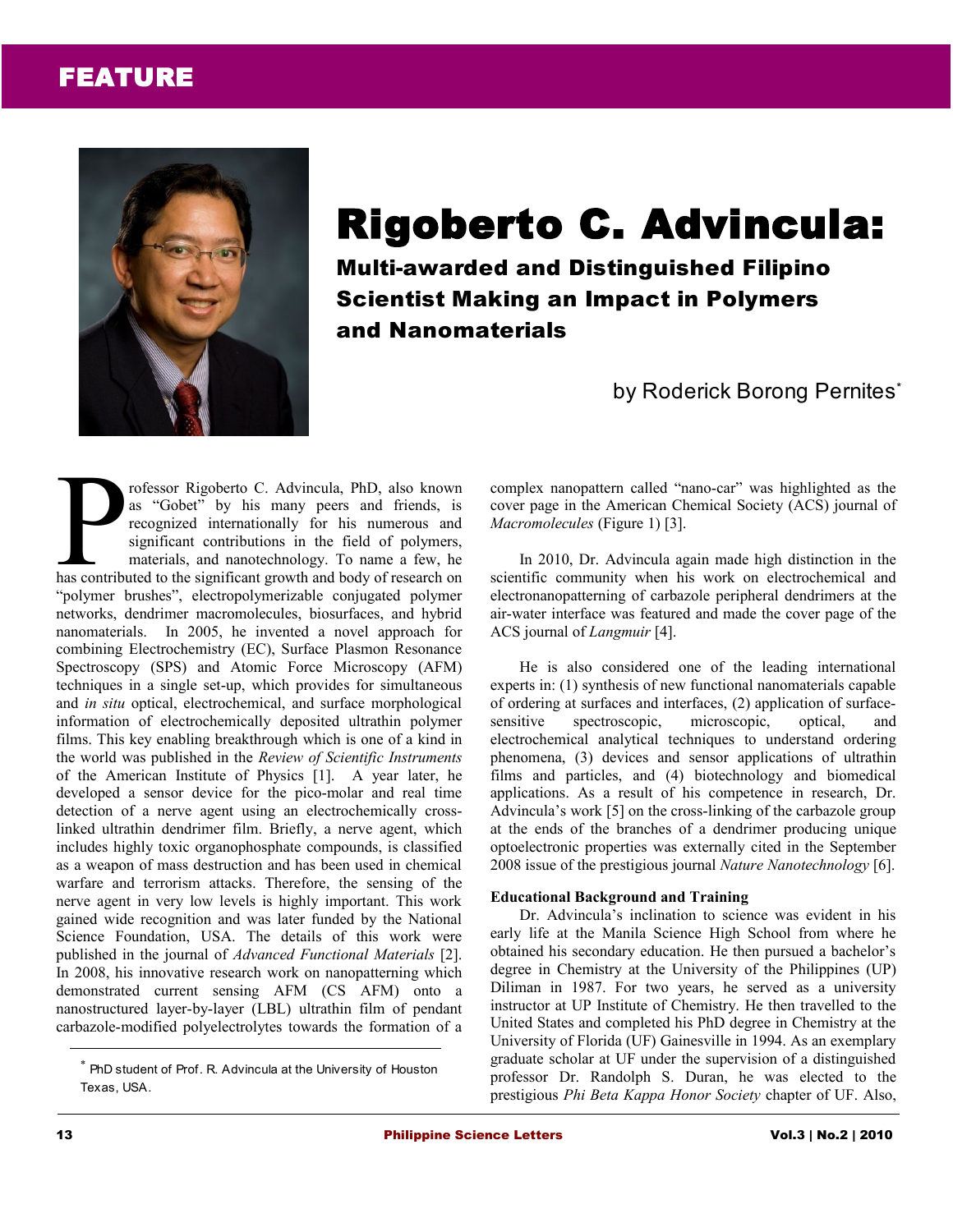during his graduate study, he was privileged to have worked at the Institut Charles Sadron in France as a visiting scientist. A year after obtaining his PhD, he received a distinguished appointment as *Alexander Von Humboldt research fellow* at one of the world's leading institutes in polymer science at the Max Planck Institute for Polymer Research in Germany under the supervision of world-renowned scientist Prof. Wolfgang Knoll. Afterwards in 1996, he went to Stanford University to work with Prof. Curt Frank, another eminent polymer scientist, as a postdoctoral research scholar. During this period, he was also a

visiting scientist at the Hewlett-Packard and IBM research centers.

#### **Academic Career and External Positions**

In 1997, at the young age of 29, Dr. Advincula began his academic career and independent research at the University of Alabama at Birmingham (UAB) as an assistant professor in the Department of Chemistry and adjunct professor in the Department of Materials Engineering and Department of Biomedical Engineering. After 4 years, he moved to the University of Houston (UH) Texas as an associate professor in chemistry. Shortly after his two years at UH, he received a joint appointment as an associate professor in the Department of Chemical and Biomolecular Engineering. Five years later, in 2007, he was rapidly promoted as a full professor at the university. His competence in both research and education was recognized by his peers at UH, electing him to be Chair of the UH Research Council in 2008.

sissima. A PUBLICATION OF THE AMERICAN CHEMICAL SOCIETY

**Figure 1.** Cover Page of *Macromolecules* July 2008 issue highlighting the work on electronanopatterning by the Advincula Group.

Besides his various positions at UH, Dr. Advincula has served as visiting professor and/or adjunct professor to various universities abroad including the following: Austrian Institute of Technology (AIT) in 2009, University of Paris, East Paris Institute of Chemistry and Materials Science - Institut de Chimie et des Matériaux Paris-Est in 2009, Max Planck Institute (MPI) for Polymer Research in 1999, 2004, and 2006, Waseda University in 2007, McGill University in 2006, University of Montreal in 2006, National University of Singapore (NUS) Department of Chemistry in 2004 and 2006, Tokyo University of Agriculture and Technology (TUAT) Department of Organic and Polymer Materials in 2003, Venture Business Laboratory TUAT in 1997, University of the Philippines (UP) - Diliman Institute of Chemistry and Department of Chemical Engineering in 2008 and 2009, and University of Santo Tomas Department of Chemistry in 2009.

Aside from his academic positions, he also served as consultant to several companies including PPG Industries, Rhodia, Dow Corning, Exxon Mobil, Avery-Dennison Inc., Nalco Energy Services, Nanotex Inc., Roche Diagnostics, Zeon Nippon, Fuji Films, Lintec Inc., Agilent Technologies, INMAT Technologies, Dai Nippon Printing, Chemrez Technologies, San Miguel Corporation, and Kuraray America.

> At present, Dr. Advincula has authored 319 publications in high impact scientific journals and has written several books and book chapters, which have been published internationally. Some of his research articles were selected as cover page of highly cited ACS journals such as Macromolecules, Langmuir, and *Journal of Physical Chemistry B*. His works are highly cited with an H-index  $= 33$ , average of 82 citations per year, average of 9 citations per article, and a total of 2,992 citations as of early 2010. He also owns 9 patents that were issued in the US.

> As one of the leading experts in polymer science, he has been invited as keynote, plenary, and workshop speaker and has presented 418 times to numerous technical meetings and universities worldwide. Furthermore, he has also recently organized large scientific meetings such as the US-Japan POLYMAT 2008 of Japan Polymer Society and ACS Polymer Chemistry Division, Macromex 2008 of the Mexican Polymer

Society and ACS Polymer Division, 2008 Macromolecular Assemblies for Biomolecules, Cells, and Tissues Symposium of the 236<sup>th</sup> National ACS meeting PSME Division, POLYCOM 2008 of the ACS Polymer Division, 2008 Polymer Surfaces and Interfaces of the 235<sup>th</sup> National ACS meeting PSME Division, 2008 Stimuli Responsive Polymers of the  $235<sup>th</sup>$  National ACS meeting Polymer Division, 2007 Conjugated Polymers and Hybrid Nanomaterials of the 234<sup>th</sup> National ACS meeting Polymer Division and many more.

Aside from frequently organizing numerous technical meetings in the US and abroad, Dr. Advincula also serves as a member of the editorial and advisory boards of distinguished scientific journals such as *Macromolecules, Chemistry of*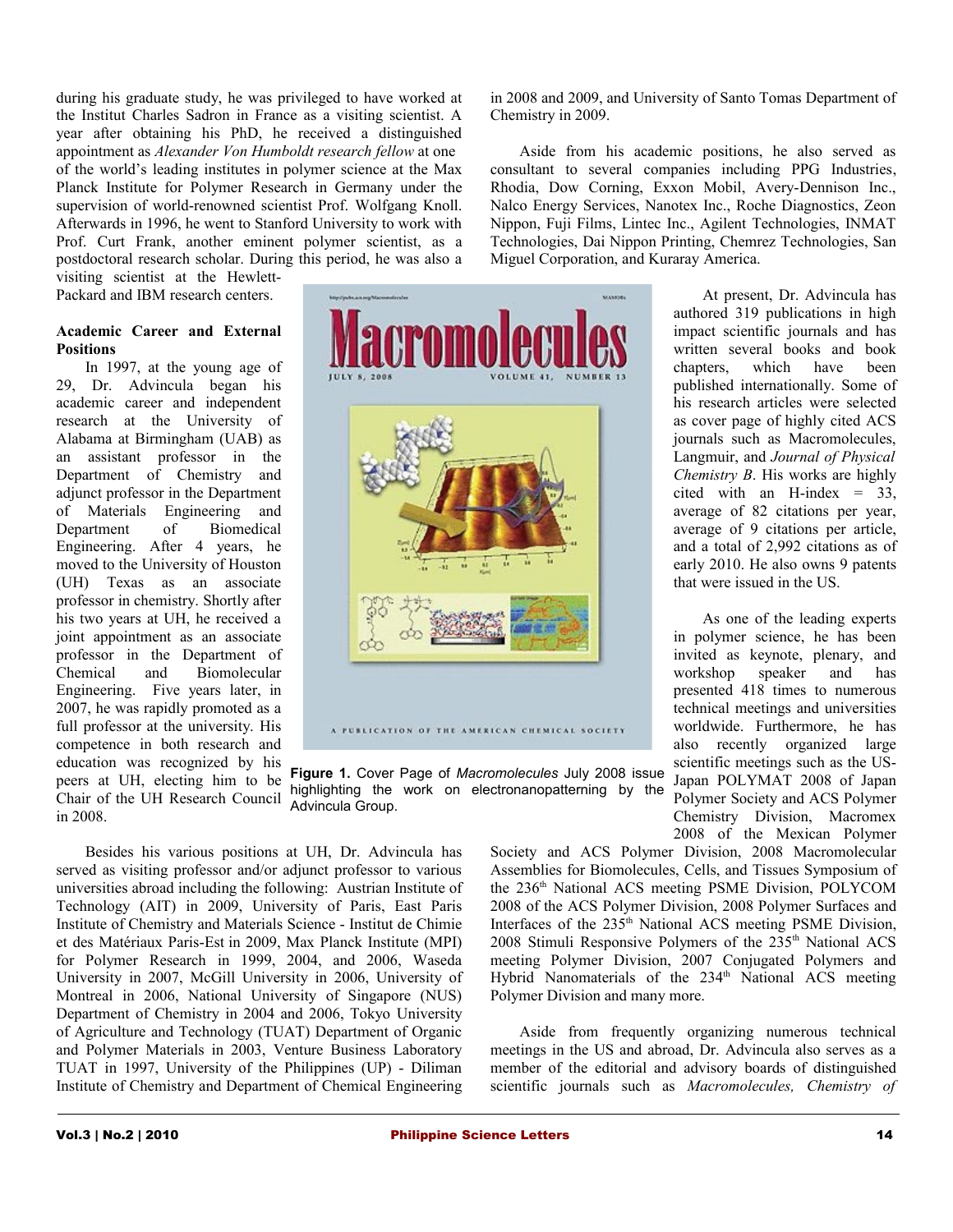*Materials, Macromolecular Rapid Communications, Macromolecular Chemistry and Physics, Polymers for Advanced Technology, Journal of Bioactive and Compatible Polymers, Macromolecular Research*. He was considered as top 10% referee to ACS journal titles and top referee proceedings in RSC journal.

Furthermore, Dr. Advincula is also a grant peer-reviewer and panelist to the following institutions in the US: National Science Foundation (NSF) -Materials, Chemistry, Engineering, MRSEC, STC, MRI, MWN, IGERT, CAREER, SBIR, STTR, National Institute of Health (NIH) – Nano Panel, SBIR Panel, Department of Energy (DOE), Department of Defense (DOD), ACS-PRF.

#### **Research and Mentoring**

Despite his many responsibilities and busy schedule, Dr. Advincula is very much involved in research, and running a research group that averages about 20 people including post-docs, PhDs, group, which is considered to be one of the largest and most highly funded (mainly by the



masters, and undergraduates as **Figure 2.** (Top) Current members of the Advincula research well as high school students group at the University of Houston-Texas. (Bottom) Prof. R. (Figure 2 top) per year. His Advincula with senior Filipino PhD students (L-R) Maria Celeste Tria, Mary Jane Felipe, Nicel Estillore, and Roderick Pernites.

National Science Foundation, US) at UH Department of Chemistry, consists of a team of excellent "budding" and seasoned scientists who come from different parts of the world (e.g., Europe, South America, Asia). They are actively engrossed in a number of interdisciplinary projects leading to publications and patents. Furthermore, his students are also privileged to participate in various company projects and collaborations from other research groups, namely: Prof. Curtis Frank (Stanford University), Prof. Zhenan Bao (Stanford University), Prof. Wolfgang Knoll (MPI-for Polymers and now in AIT), Prof. Pieter Stroeve (UC Davis), Prof. Jimmy Mays (Univ. of Tennessee), Prof. Jacques Le Moigne (CNRS), Prof. Hiroaki Usui (TUAT, Japan), Prof. Kiyotaka Shigehara (TUAT, Japan), Prof. Toshio Masuda (Kyoto Univ.), Prof. Futao Kaneko (Niigata Univ.), and Prof. S. Valiyaveettill (NUS). A number of his students have spent time in the laboratories of his

collaborators, an "international experience" being a must as a member of his group.

His laboratory holds expertise in the design, synthesis, and characterization of polymers and nanostructured materials capable of controlled-assembly, tethering, and self-organization in ultrathin films. This is comprised of functional macromolecules, coordination polymerization. polymerization on surfaces, electropolymerization, and preparation of nanoparticles and hybrid materials. His research group is also involved in investigating nanoparticles, nanostructured surfaces, and nanocomposite materials for sensor and bio-applications. Other applied studies include packaging, coatings, biomaterials, plastics, and process development. His lab is equipped with highly sophisticated and modern instruments in research for materials analysis, characterizations, and applications.

To date, Dr. Advincula has supervised over 30 graduate, 37 undergraduate and 23 high school students. He already graduated 14 PhD and 3 master students, several of them have been awarded as most outstanding graduate researcher, best teaching

assistant, for best poster presentation, excellence in graduate research, etc. Like Dr. Advincula, the students who have graduated from his group are also successful in their chosen career in either academia or industry. For instance, to name a few, Dr. Derek Patton (graduated in 2006) is now an assistant professor at the University of Southern Mississippi in the School of Polymers and High Performance Materials and Dr. Jason Locklin (graduated in 2004) is also an assistant professor at the University of Georgia, Department of Chemistry. They both hold a productive research group while also mentoring undergraduate and graduate students. The rest of the recent graduates hold positions as research scientists in different leading companies and research laboratories in the US and abroad. They attribute their success to the training and supervision given by Dr. Advincula. But with utmost humility and respect, Dr. Advincula has always been quick to give back